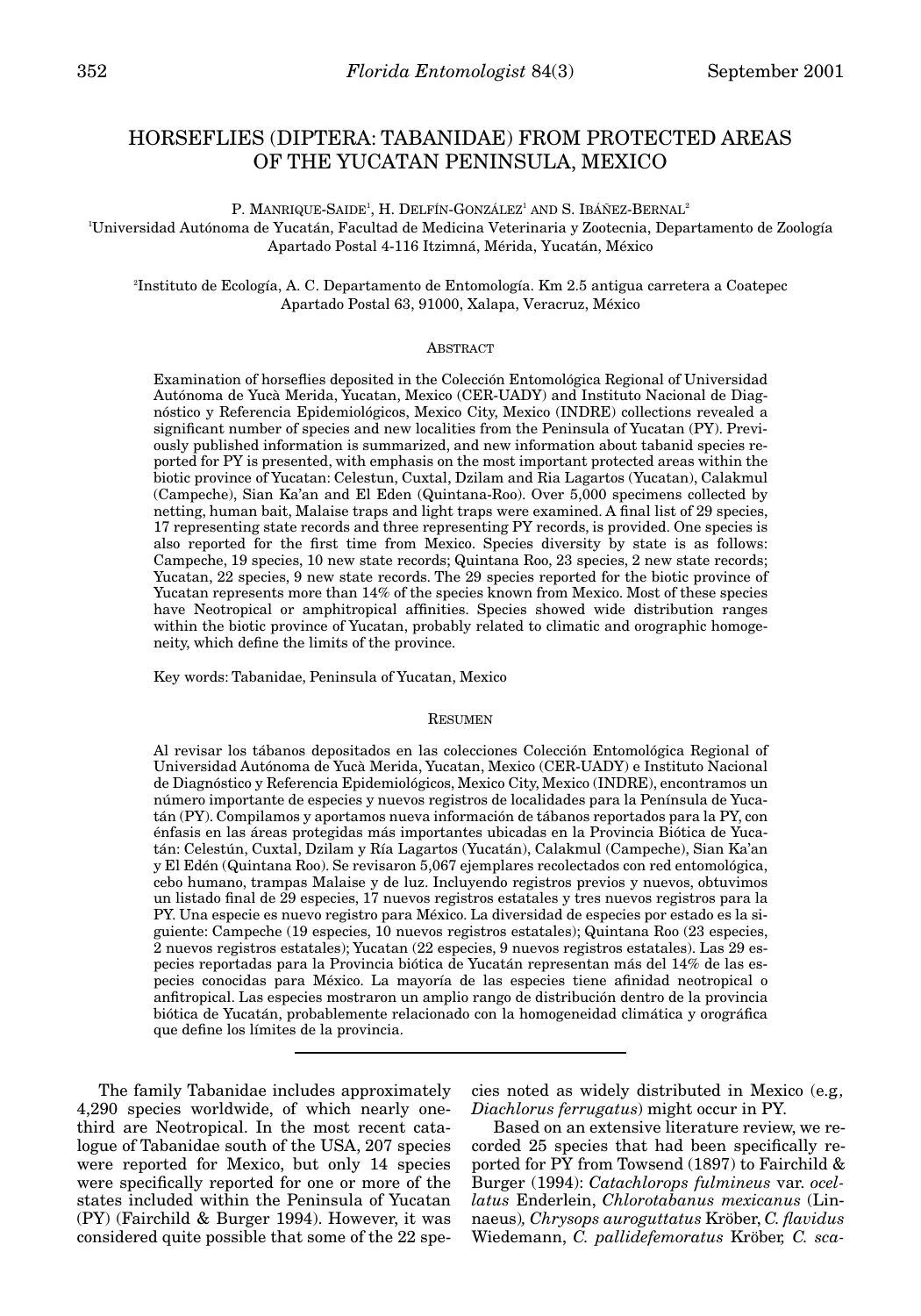*laratus* Bellardi, *C. variegatus* (De Geer), *Diachlorus ferrugatus* (Fabricius)*, Esenbeckia illota* (Williston), *Leucotabanus canithorax* Fairchild*, L. exaestuans* (Linnaeus), *L. itzarum* (Bequaert), *Scione aurulans* (Wiedemann), *Stenotabanus indotatus* Ibáñez-Bernal, *S. jamaicensis* (Newstead), *S. littoreus* (Hine), *S. pechumani* Philip, *Tabanus campechianus* Towsend, *T. colombensis* Macquart, *T. commixtus* Walker, *T. haemagogus* Williston, *T. occidentalis* var. *dorsovittatus* Macquart, *T. oculus* Walker, *T. vittiger* ssp. *guatemalanus* Hine and *T. yucatanus* Towsend.

Furthermore, Ibáñez**-**Bernal & Coscarón (2000) reported (without specific names) 9 species for Campeche, 20 for Quintana Roo, and 10 for Yucatan. Our review found 9 species for Campeche, 22 for Quintana Roo, and 13 for Yucatan.

The only previous faunistic studies of the tabanid fauna within PY were a general list of Diptera for Sian Ka'an (Ibáñez-Bernal et al. 1990) and a detailed faunistic work of tabanids for this protected area (Ibáñez-Bernal 1992). These two papers listed 17 species (*Catachlorops fulmineus* var. *ocellatus*, *Chlorotabanus mexicanus*, *Chrysops flavidus*, *C. scalaratus*, *C. variegatus*, *Diachlorus ferrugatus*, *Leucotabanus canithorax*, *L. itzarum*, *Stenotabanus indotatus*, *S. jamaicensis*, *S. littoreus*, *Tabanus campechianus*, *T. colombensis*, *T. commixtus*, *T. occidentalis* var. *dorsovittatus*, *T. oculus* and *T. vittiger* ssp. *guatemalanus*). These 17 species, plus four unconfirmed records by Ibáñez-Bernal (*C. auroguttatus*, *E. illota*, *S. aurulans* and *T. yucatanus*) gives a total of 22 species for Quintana Roo. Only 10 of the species had been previously reported.

#### MATERIALS AND METHODS

#### Study Area

PY is situated in southeast Mexico and has a surface area of  $142{,}523 \text{ km}^2$ . PY inland vegetation is tropical, mostly covered by short or medium sized dry deciduous forests, although there are some patches of high perennial forest. Coastal vegetation includes dunes, mangroves, marshes and petenes. The peten includes mangrove, short and medium sized deciduous forests and swamp vegetation elements. A more detailed description of dominant vegetation can be found in Flores & Espejel (1994). An interesting feature is the lack of surface running water, although there are some temporary ponds and cenotes (depressions in the karst landscape filled with groundwater) (Brenner et al. 1995).

PY includes the Mexican states of Campeche, Quintana Roo and Yucatan. PY includes two biotic provinces: biotic province of Yucatan (northern PY) and Peten (southern PY) (Barrera 1962; Alvarez & de Lachica 1991). The present report deals with the biotic province of Yucatan, described as an area including low level carstic soils, without surface running water, situated in the north of PY up river from the mouths of the Champoton and Hondo rivers (Alvarez & de Lachica 1991).

More than 5,000 specimens deposited at CER and INDRE were examined. These specimens were collected by netting, human bait, Malaise traps and light traps. The authors and Adriana Godinez, Herón Huerta, Carmen Martínez, Leticia Miranda, Carlos Navarro, Rafael Paz, Cresencio Pérez, from INDRE and UADY collected the tabanids. Dr. Atilano Contreras and his team from Instituto de Biologia UNAM, also provided specimens from Calakmul, Campeche.

All specimens were collected within seven protected areas (defined as terrestrial areas representing different ecosystems and their biodiversity under special governmental regime of protection conservation, restoration and development; SE-MARNAP, 1996), Celestun, Cuxtal, Dzilam and Ria Lagartos (Yucatan), Calakmul (Campeche), Sian Ka'an and El Eden (Quintana-Roo) representing almost 10% of PY land area (Fig. 1). For details about species and collection localities of Sian Ka'an readers are referred to Ibañez-Bernal (1992). There are few records from El Eden, but these were included because of their importance although it is clear that its tabanid diversity is poorly known. Other localities of the states were also included. Even though political borders do not have any biological meaning, they are useful to reference localities where species are recorded. The localities in PY are shown in Fig. 1.

#### ABBREVIATIONS

INDRE = Instituto Nacional de Diagnóstico y Referencia Epidemiológicos; CER-UADY = Colección Entomológica Regional of Universidad Autónoma de Yucatán; CD = Coastal dune; DTF = Deciduous tropical forest;  $M =$ Mangrove;  $P = Pe$ ten; PY = Peninsula of Yucatan.

#### RESULTS

Identification of 5, 067 specimens provided a list of 23 species (Table 1) including 17 state records (see species accounts), and 3 records for PY (*Lepiselaga crassipes*, *Phaeotabanus longiappendiculatus*, *Tabanus pungens*). One species (*Chrysops varians*) is recorded for the first time from Mexico. Seventeen state records were confirmed and six species previously reported for PY (*Catachlorops fulmineus* var*. ocellatus*, *Chrysops auroguttatus*, *Esenbeckia illota*, *Scione aurulans*, *Stenotabanus indotatus* and *S. pechumani*) were not found in this study.

At present, including previous and new records, PY has the following tabanid species: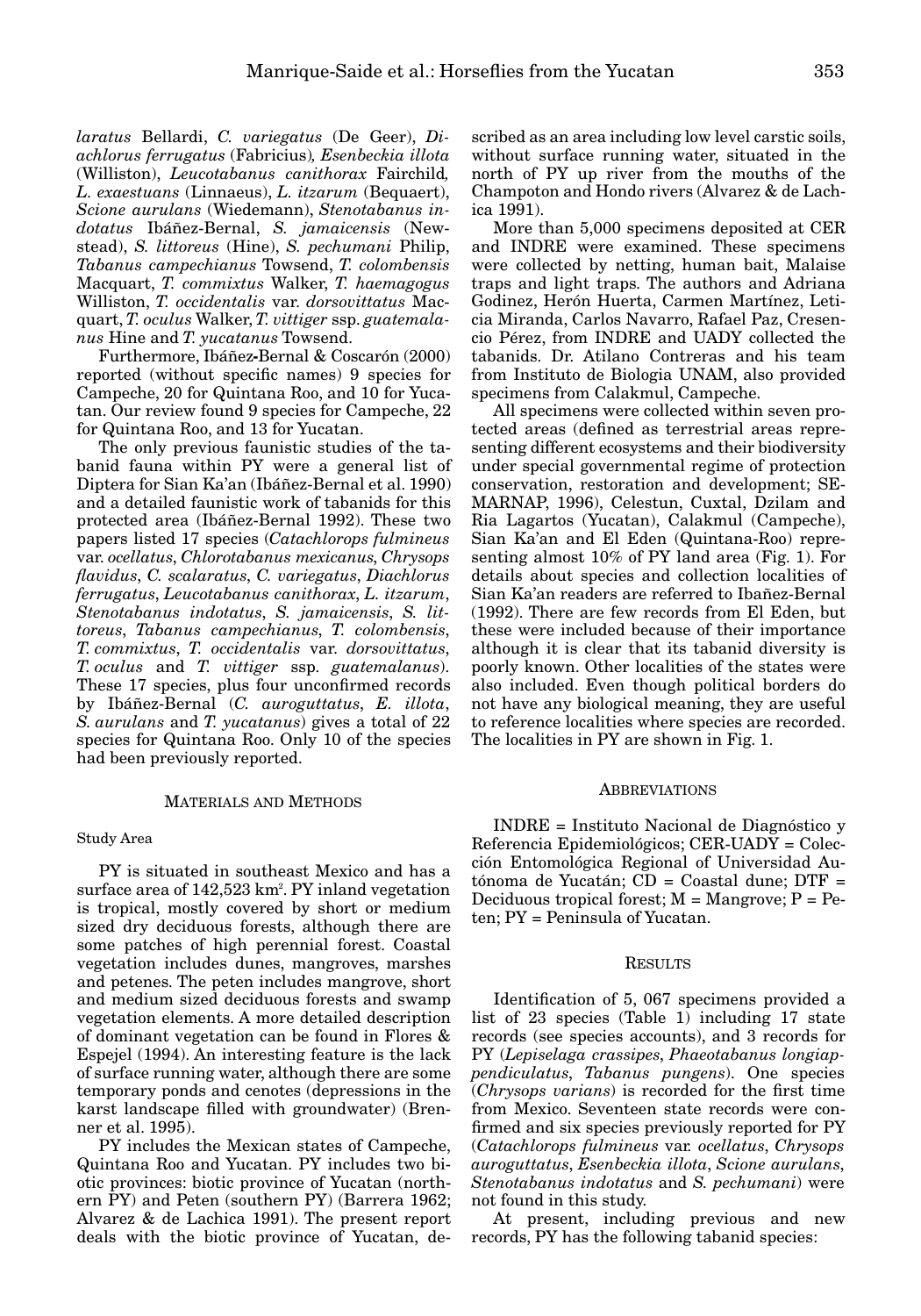

Fig. 1. Protected areas sampled in the Peninsula of Yucatan (redrawn from Bezaury et al*.* 1995). The map shows the borders of the states of Tabasco and Campeche and with the countries Guatemala and Belize.

Campeche: 19 species, including the following new state records: *Chrysops scalaratus*, *C. varians*, *C. variegatus*, *Lepiselaga crassipes*, *Leucotabanus canithorax*, *L. exaestuans*, *Tabanus colombensis*, *T. commixtus*, *T. occidentalis* var. *dorsovittatus* and *T. oculus*.

Quintana Roo: 23 species, including 2 new state records *(Lepiselaga crassipes* and *Tabanus haemagogus)*.

Yucatan: 22 species, including the following new state records: *Chrysops flavidus, C. scalaratus, C. varians, Lepiselaga crassipes, Phaeotabanus longiappendiculatus, Tabanus campechianus, T. colombensis, T. occidentalis* var. *dorsovittatus* and *T. pungens*.

Annotated List of Tabanidae from Peninsula of Yucatan

Subfamily PANGONIINAE Tribe Pangoniini *Esenbeckia illota* (Williston), 1901

Known Distribution: From Mexico (Chiapas, Campeche, Nuevo Leon, Quintana Roo and Yucatan) to Belize and Honduras (Williston 1901; Bequaert 1931; 1933; Pearse 1945; Philip 1954a, 1978b; Fairchild & Burger 1994). Within PY, Philip (1978b) recorded one female from Campeche. Bequaert (1931) reported one female from Quintana Roo (cited as Territory of Quintana Roo) and Philip (1954a) reported the existence of specimens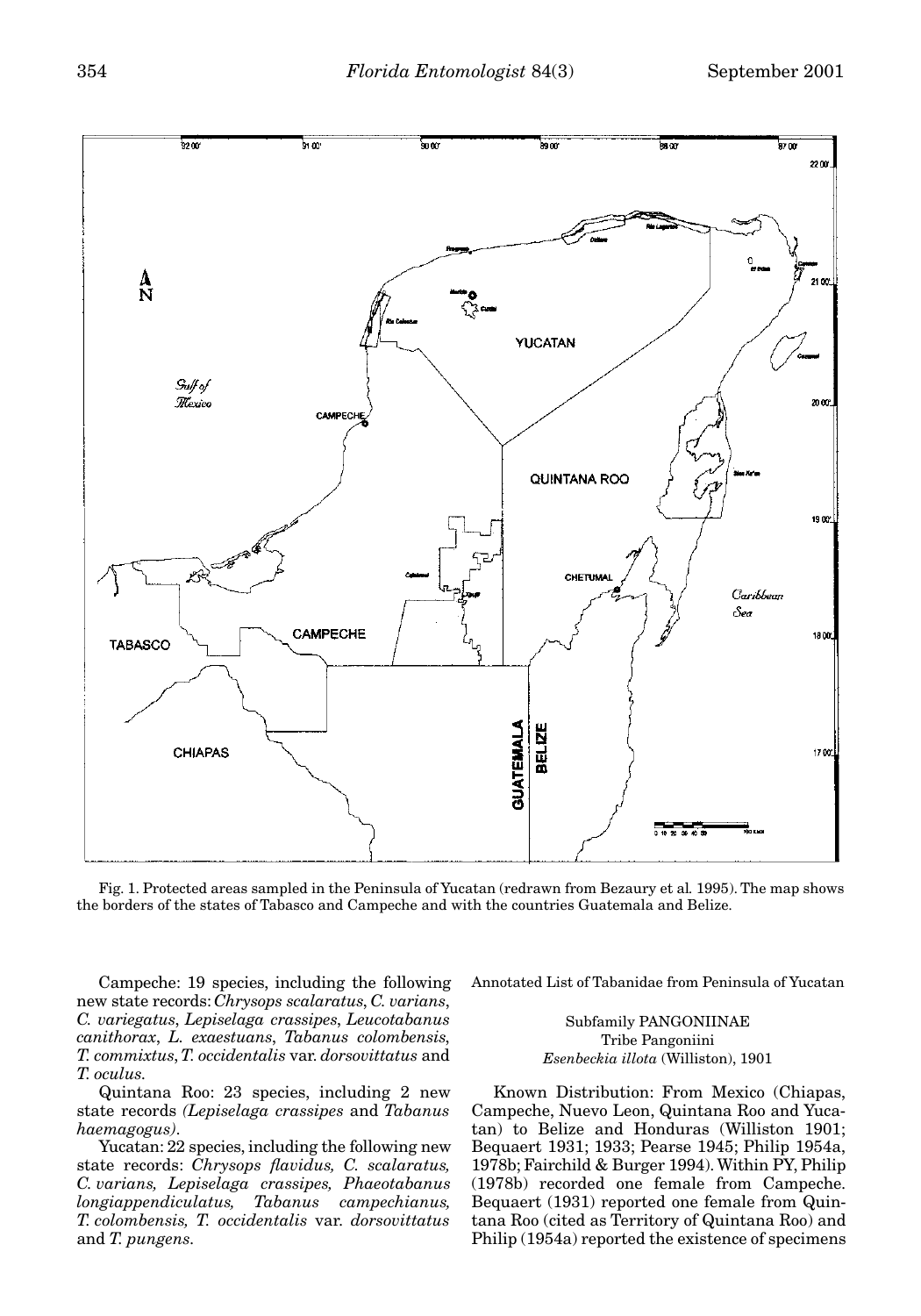| TABLE 1. SPECIES OF TABANIDAE RECORDED IN PENINSULA OF YUCATAN, INCLUDING PREVIOUS AND NEW RECORDS |
|----------------------------------------------------------------------------------------------------|
| FROM PROTECTED AREAS AND OTHER LOCALITIES. SIMBOLS: $CA = CALAKMUL RESERVE$ ; $CE = CELESTUN RE$   |
| SERVE: $CU = CUXTAL RESERVE: ED = EL EDEN RESERVE: DZ = DZILAM RESERVE: RL = RÍA LAGARTOS RE-$     |
| SERVE; SK = SIAN KA'AN RESERVE; $+$ = PRESENCE; $(*)$ = REPORTED BY IBÁÑEZ-BERNAL (1992).          |
|                                                                                                    |

|                                       | Campeche  |           | Quintana Roo   |                |                | Yucatan   |           |           |           |        |
|---------------------------------------|-----------|-----------|----------------|----------------|----------------|-----------|-----------|-----------|-----------|--------|
| <b>Species</b>                        | <b>CA</b> | Others    | ED             |                | $SK(*)$ Others | CE        | CU        | DZ        | RL        | Others |
| Catachlorops fulmineus var. ocellatus |           |           |                | $\ddot{}$      |                |           |           |           |           |        |
| Chlorotabanus mexicanus               |           | $\ddot{}$ |                |                |                |           |           |           |           |        |
| Chrysops auroguttatus                 |           |           |                |                | $\ddot{}$      |           |           |           |           |        |
| C. flavidus                           |           |           |                | +              |                | $\ddot{}$ |           | $+$       | +         |        |
| C. pallidefemoratus                   | $\ddot{}$ | $\pmb{+}$ |                | +              | $\ddot{}$      |           | $\ddot{}$ |           | $\ddot{}$ |        |
| C. scalaratus                         |           |           |                |                |                | $+$       |           |           | +         |        |
| C. varians                            |           |           |                |                |                |           |           |           | +         |        |
| C. variegatus                         | +         |           |                |                |                | $\,^+$    |           | $\ddot{}$ | $\ddot{}$ |        |
| Diachlorus ferrugatus                 | $\ddot{}$ | $\,^+$    |                |                | $\ddot{}$      | $+$       | $\ddot{}$ | $+$       | $\ddot{}$ |        |
| Esenbeckia illota                     |           | +         |                |                | $\pmb{+}$      |           |           |           |           |        |
| Lepiselaga crassipes                  | $\ddot{}$ |           |                |                | $\pmb{+}$      |           |           |           |           |        |
| Leucotabanus canithorax               | +         |           |                |                |                |           |           |           |           |        |
| L. exaestuans                         | $+$       |           |                |                |                | +         |           |           |           |        |
| L. itzarum                            |           | $\ddot{}$ |                | $\ddot{}$      | $\ddot{}$      | $\ddot{}$ | $\ddot{}$ |           |           |        |
| Phaeotabanus longiappendiculatus      |           |           |                |                |                | $\ddot{}$ |           |           |           |        |
| Scione aurulans                       |           |           |                |                | +              |           |           |           |           |        |
| Stenotabanus indotatus                |           |           |                |                |                |           |           |           |           |        |
| S. jamaicensis                        |           |           |                |                |                |           |           |           | +         |        |
| S. littoreus                          |           |           |                | $\ddot{}$      | $\ddot{}$      | $\ddot{}$ |           | $\ddot{}$ | $\ddot{}$ |        |
| S. pechumani                          |           | +         |                |                |                |           |           |           |           |        |
| Tabanus campechianus                  |           | +         |                | $\ddot{}$      | $\ddot{}$      | +         |           |           | $\pmb{+}$ | +      |
| T. colombensis                        |           | $\ddot{}$ |                | +              |                | $\pmb{+}$ | +         | $\ddot{}$ | $\pmb{+}$ |        |
| T. commixtus                          | +         |           | +              | $\ddot{}$      | $\ddot{}$      | +         | $\ddot{}$ | $+$       | $\pmb{+}$ |        |
| T. haemagogus                         |           |           | $\overline{+}$ |                |                | +         | $\ddot{}$ |           | $\ddot{}$ |        |
| T. occidentalis var. dorsovittatus    | +         |           |                | +              |                | +         | $+$       | $\ddot{}$ | $\pmb{+}$ |        |
| T. oculus                             | $+$       | $\ddot{}$ |                | $\overline{+}$ | $\ddot{}$      | $\pmb{+}$ | $+$       |           | $\ddot{}$ | +      |
| T. pungens                            |           |           |                |                |                | $\ddot{}$ |           |           | $\pmb{+}$ |        |
| T. vittiger ssp. guatemalanus         |           | +         |                |                |                |           |           | $+$       | $\ddot{}$ |        |
| T. yucatanus                          |           | +         |                |                | +              | +         |           |           |           |        |

from Yucatan, without more detailed information. None of the reports for Campeche and Yucatan mentioned the collection date.

## Tribe Scionini *Scione aurulans* (Wiedemann), 1830

Known Distribution: From Mexico (Chiapas, Oaxaca, Tabasco and Veracruz) to Guatemala, Belize, Honduras, Costa Rica and Colombia (Philip 1954a, 1978a; Fairchild & Burger 1994). This species was reported from PY (Bequaert 1931, 1933; Pearse 1945) for Quintana Roo (cited as Territory of Quintana Roo).

> Subfamily CHRYSOPSINAE Tribe Chrysopsinae *Chrysops auroguttatus* Kröber, 1930

Known Distribution: From Mexico (Veracruz), to Costa Rica, Panama, northern Colombia and Trinidad (Fairchild 1986; Fairchild & Burger 1994). Within PY this species was reported from an unknown locality in Quintana Roo (cited as southeast of Peto) by Bequaert (1931) (as *Chrysops incisa* Macquart, 1845). However, it was not found in our collections, nor was it collected by Ibáñez-Bernal (1992) in Quintana Roo. This species is very similar to *C. pallidefemoratus* and it is possible that the previous records were misidentifications.

## *Chrysops flavidus* Wiedemann, 1821

This species is widely distributed from the southern USA to Mexico, as well in Cuba and Bahamas (Cruz & Garcia 1974; Fairchild & Burger 1994). It has been reported from the Mexican states of Hidalgo, Tabasco, Veracruz (Fairchild & Burger 1994) and Quintana Roo (Sian Ka'an) (Ibáñez-Bernal 1992). It is reported here for the first time in Yucatan, mainly from coastal areas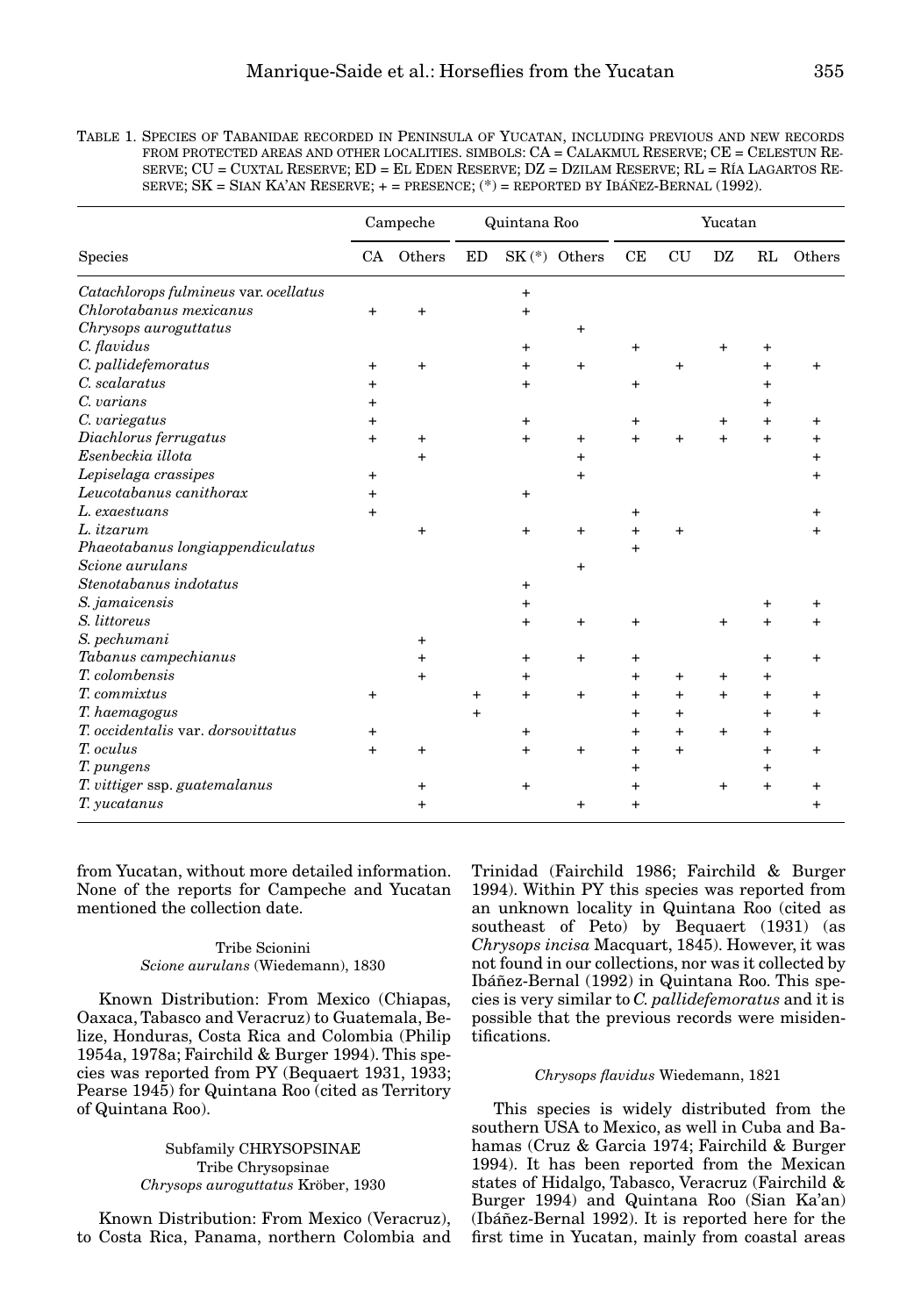within coastal dune and mangrove, but also from a deciduous tropical forest close to the coast and

petens. Material Examined: YUCATAN, Celestun Reserve, 11 Celestun (CD), 4-XII-1995, 1  $\Omega$  Ecoparaiso (CD), 10-IV-1997, 3 º Rancho Loma **Bonita (P), 7-IX-1995, 14** *º Ibid***. 8-XII-1995, 1** *º* Rancho Loma Bonita (DTF), 19-VII-1996, 2  $\varphi$ *Ibid.* 5-IX-1995, 1  $\circ$  *Ibid.* 23-X-1996, 23  $\circ$  *Ibid.* 5-XII-1995; Dzilam Reserve,  $2 \nsubseteq$  Dzilam, 20-I-1993, net,  $1 \nsubseteq 2$ -II-1993, net; Ria Lagartos Reserve,  $2 \nsubseteq$ Rio Lagartos, 6-III-1994, Malaise trap,  $1 \nsubseteq$  El Cuyo, 23-V-1995, net, 1 º EL Cuyo (M), 18-VII-1996, 1  $\Omega$  *Ibid.* 28-XI-1997, 3  $\Omega$  *Ibid.* 29-XI-1995, 13  $\degree$  Ojo de Agua (P), 8-VII-1996, 5  $\degree$  Peten Tucha, 31-XI-1995, 3  $\circ$  *Ibid.* 1-XII-1995, 4  $\circ$  Entrada a Sac-Bo (DTF), 9-VII-1996.

#### *Chrysops pallidefemoratus* Kröber, 1930

Known Distribution: From Trinidad, Belize and the three states of PY (Bequaert 1931, 1944; Fairchild 1942a; Fairchild 1971; Fairchild 1986; Ibáñez-Bernal 1992; Fairchild & Burger 1994).

Material examined: CAMPECHE, Calakmul Reserve, 3 Ejido Nuevo Becan, El Chorro, 30-V-1997, Malaise trap, 7 El Refugio, 2-I-1993, net. YUCATAN, Cuxtal Reserve, 9 Xmatkuil (DTF), 28-31-I-1994, Malaise trap, 3 Xmatlkuil, 24-28-II-1994, Malaise trap; Ria Lagartos Reserve, 2 El Cuyo, 23-V-1995, net; Ria Lagartos Reserve, 1 Peten Tucha, 8-VII-1996, 1 La Darcena (CD), 10- VII-1997, 1 *Ibid.* 28-VIII-1995.

## *Chrysops scalaratus* Bellardi, 1859

The type locality is Mexico. Known distribution from Panama to southern Mexico including the states of Chiapas, Quintana Roo (Sian Ka'an) and Veracruz (Ibáñez-Bernal 1992; Fairchild & Burger 1994). It is reported here for the first time for Campeche and Yucatan.

Material Examined: CAMPECHE, Calakmul Reserve, 1 archaeologic zone, 3-V-1997, Malaise trap,  $1 \nsubseteq$  Ejido Nuevo Becan, El Chorro, 30-V-1997, Malaise trap. YUCATAN, Celestun Reserve,  $9 \nsubseteq$  Celestun (CD), 4-IX-1995, 58  $\nsubseteq$  Rancho Loma Bonita (P), 7-IX-1995, 10  $9$  1  $\delta$  Rancho Loma Bonita (DTF), 20-I-1997, 233 º Ibid. 5-IX-1995, 9  $\Omega$  *Ibid.* 23-X-1996, 9  $\Omega$  *Ibid.* 5-XII-1995; Ria Lagartos Reserve,  $4 \div$  El Cuyo (CD) 23-V-1995 net, 4 *Q Ibid.* 5-V-1994 Malaise trap, 1 *Q* La Darcena, 13-I-1997,  $1 \nsubseteq$  Rio Lagartos, 6-III-1994, Malaise trap,  $4 \nsubseteq$  El Cuyo (M), 29-XI-1995, 1  $\varphi$ San Felipe, 26-V-1995, Malaise trap,  $2 \div R$ io Lagartos (P), 4-IV-1997, Malaise trap,  $1 \nsubseteq$  Ojo de Agua (P), 27  $9 1 \delta$  *Ibid.* 8-VII-1996, 1  $9 1 \delta$  *Ibid.* 31-VIII-1995, 17/ 1 ? *Ibid.* 14-X-1996, 8 / *Ibid.* 1- XII-1995, 17 º Entrada a Sac-Bo (DTF), 21-I-1997, 2  $\Omega$  *Ibid.* 1-IV-1997, 5  $\Omega$  *Ibid.* 9-VII-1996, 1  $\frac{1}{7}$  *Ibid.* 9-VII-1997, 1  $\frac{1}{7}$  *Ibid.* 29-VIII-1995, 7  $\frac{1}{7}$ 

Peten Tucha, 7-VII-1997, 2 º *Ibid.* 31-VIII-1995, 1 º 1 & *Ibid.* 1-IX-1995, 6 º *Ibid.* 30-XI-1995.

#### *Chrysops varians* Weidemann, 1828

Known Distribution: Costa Rica, Panama, Colombia Venezuela, Guyana, Brazil, Ecuador, Peru, Paraguay, Argentina and Trinidad (Fairchild & Burger 1994). This is the first time that *C. varians* is reported for Mexico.

Material Examined:  $8 \nsubseteq$  MEXICO, YUCATAN, Ria Lagartos Reserve, El Cuyo, 23-V-1995, P. Manrique coll., net; 2 º CAMPECHE, Calakmul Reserve, archaeologic zone, 3-V-1997, Contreras, González, Ibarra and Martínez colls., Malaise trap.

#### *Chrysops variegatus* (De Geer), 1776

Known Distribution: Includes most of the Neotropics from Mexico to Argentina, as well as Cuba and the West Indies (Fairchild 1971, 1986; Cruz & Garcia 1974; Fairchild & Burger 1994). In Mexico, it has been reported from Jalisco, Tabasco, Quintana Roo (Sian Ka'an), Veracruz and Yucatan (Chichen Itza) (Bequaert 1931, 1933; Pearse 1945; Ibáñez-Bernal et al. 1990; Ibáñez-Bernal 1992). It is reported here for the first time for Campeche.

Material Examined: CAMPECHE, Calakmul Reserve,  $10 \nvert 2$  archaeologic zone, 3-V-1997, Malaise trap,  $2 \nsubseteq$  Ejido Nuevo Becan, El Chorro, 30-V-1997, Malaise trap,  $2 \div$  El Refugio, 2-I-1993, net. YUCATAN, Celestun Reserve, 1 º Rancho Loma Bonita (P), 26-III-1996, 2 º *Ibid.* 8-VII-1996, 1 º *Ibid.* 4-XII-1995, 1 º Rancho Loma Bonita (DTF), 1  $\frac{1}{7}$  *Ibid.* 28-XI-1995, 1  $\frac{1}{7}$  *Ibid.* 5-XII-1995, Dzilam Reserve,  $7 \nvert 2$  Dzilam, 2-2-1993, net; Ria Lagartos Reserve,  $1 \nsubseteq \text{San Felipe}, 26-5-1995$ , net,  $2 \nsubseteq$  Rio Lagartos, 6-III-1994, Malaise trap, 4  $\varphi$  Ojo de Agua (P), 8-VII-1996, 1  $\varphi$  Peten Tucha, 2-IX-1995,  $9$  1 *Ibid.* 15-X-1996, 1  $9$  *Ibid.* 30-XI-1995, 1 º Entrada a Sac-Bo (DTF), 19-III-1996, 2 / *Ibid.* 9-VII-1996, 2 / *Ibid.* 9-VII-1997.

## Subfamily TABANINAE Tribe Diachlorini

## *Stenotabanus indotatus* Ibáñez-Bernal, 1992

Described by Ibáñez-Bernal (1991) and reported (Ibáñez-Bernal 1992) for Quintana Roo (Sian Ka'an), Mexico. It is apparently confined to that area (Ibáñez-Bernal 1992; Fairchild & Burger 1994).

#### *Stenotabanus jamaicensis* (Newstead), 1909

Known Distribution: Jamaica, Cuba, Hispaniola, Puerto Rico, Cayman Islands and the Bahamas (Bequaert 1940; Philip 1958; Cruz & Garcia 1974). Its continental distribution is restricted to Mexico and Belize (Fairchild & Burger 1994).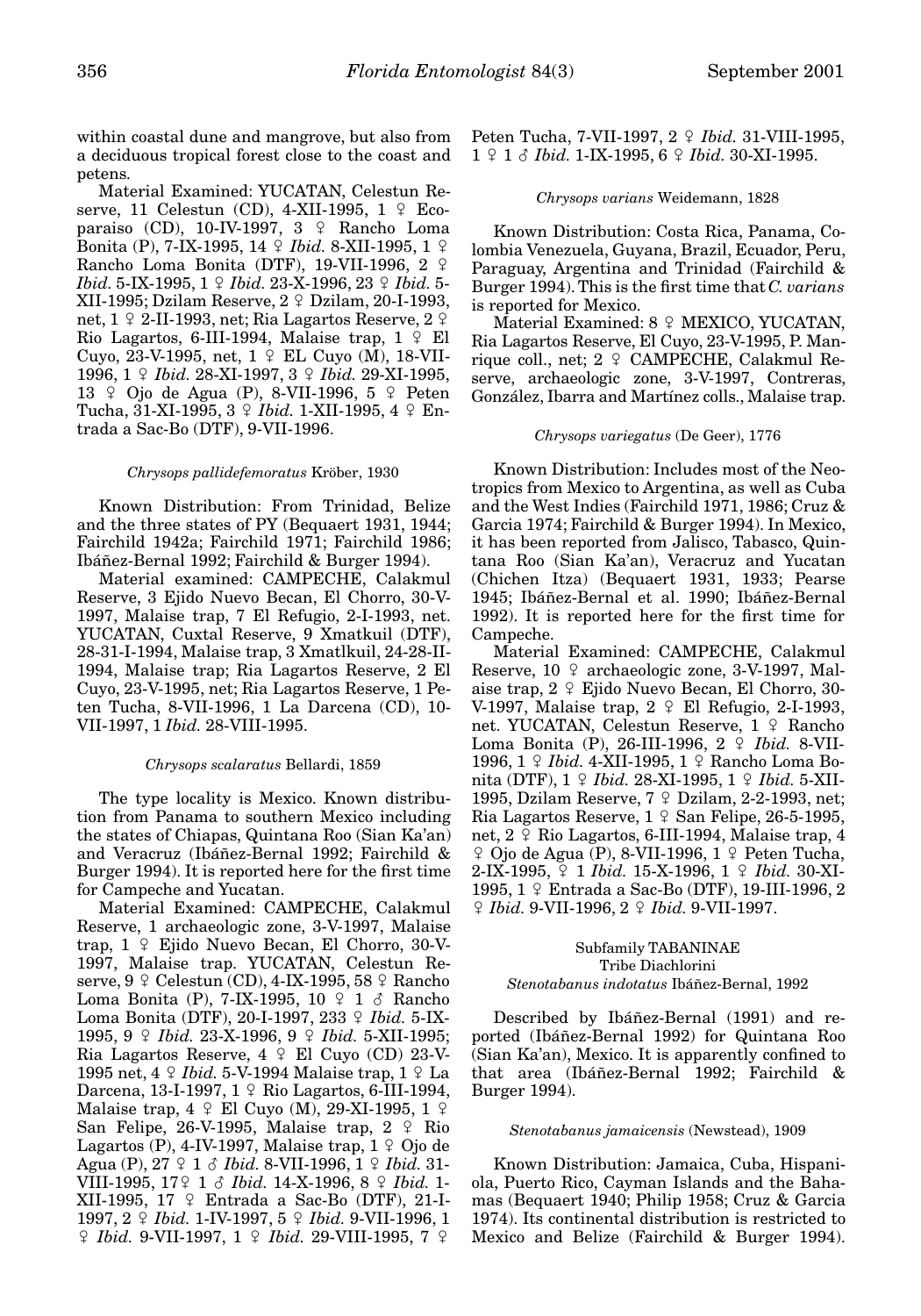Within PY it has been reported for Quintana Roo (Sian Ka'an) (Ibáñez-Bernal 1992) and Yucatan (Fairchild & Burger 1994).

Material Examined: YUCATAN, Ria Lagartos Reserve,  $2 \nsubseteq$  Rio Lagartos (CD), net.

#### *Stenotabanus littoreus* (Hine), 1907

Known Distribution: From Mexico to Panama (Fairchild 1953, 1971; 1986; Fairchild & Burger 1994). It has been previously reported in Mexico for Quintana Roo (Colonia Santa Maria and Sian Ka'an) (Bequaert 1931; Pearse 1945; Ibáñez-Bernal 1992) and Yucatan (Puerto Progreso) (Philip 1978a). Pearse (1945) erroneously cited Colonia Santa Maria, which is near to Puerto Morelos, as Puerto Morelos. The species is widely distributed along the coast of Quintana Roo and Yucatan.

Material Examined: YUCATAN, Celestun Reserve, 59  $\varphi$  Celestun (CD), 4-IX-1995, 1  $\varphi$  Dumac (M), 3-VII-1997, 7 9 Ibid. 6-IX-1995, 1 9 Rancho Loma Bonita (M), 8-VII-1996, 1 º *Ibid.* 7-IX-1995,  $2 \div$  Rancho Loma Bonita (DTF), 15-VII-1996, 1 º *Ibid.* 5-IX-1995; Dzilam Reserve, 14 º Dzilam, 15-VIII-1993, Malaise trap; Ria Lagartos Reserve,  $1 \nsubseteq$  El Cuyo (M), 8-VII-1997,  $1 \nsubseteq$  *Ibid.* 23-V-1995, 3 9 *Ibid.* 11-VII-1996, 2 9 La Darcena (DC), 10-VII-1997, 4  $\varphi$  *Ibid.* 28-VIII-1995, 1 $\varphi$ *Ibid.* 17-X-1996;  $1 \nsubseteq$  Ojo de Agua (P), 31-VIII-1995, 3 º Peten Tucha, 8-VII-1996.

## *Stenotabanus pechumani* Philip, 1966

Known Distribution: From Texas, USA to Mexico in the states of Veracruz and Campeche (Philip 1966; Fairchild & Burger 1994). We could not confirm its presence in PY.

#### *Catachlorops fulmineus* var. *ocellatus* Enderlein, 1925

Known Distribution: From Mexico to Colombia (Fairchild & Burger 1994). In Mexico, it has been collected in Chiapas, Tabasco and Veracruz (Fairchild 1940). Only one specimen has been collected in Quintana Roo (Sian Ka'an) (Ibáñez-Bernal 1992).

#### *Diachlorus ferrugatus* (Fabricius), 1805

Known Distribution: From the southern USA, Bahamas, Mexico and Central America as far south as Costa Rica (Fairchild 1971). In Mexico, it has been found in Tabasco and PY, in Campeche, Yucatan (Puerto Progreso) (Bequaert 1931; Pearse 1945) and Quintana Roo (Sian Ka'an and Cancun) (Ibáñez-Bernal 1992). This species is distributed around the Gulf of Mexico.

Material Examined: CAMPECHE, Calakmul Reserve,  $14 \div \text{archaeologic zone}, 3-V-1997, \text{Mal-}$ aise trap,  $5 \nsubseteq$  El Refugio, 2-I-1993, Malaise trap. QUINTANA ROO,  $1 \nsubseteq$  Vallehermoso, Rancho 3, 19-VII-1993, Malaise trap,  $15 \div$  Vallehermoso,

24-VII-1993, Malaise trap. YUCATAN, Celestun Reserve,  $1 \nsubseteq$  Celestun (CD), 15-I-1997, Malaise trap,  $19 \nsubseteq$  Peten, 8-9-IV-1997, Malaise trap, 6  $\varphi$ Peten, 1-VII-1997, Malaise trap;  $1 \nsubseteq$  Celestun (CD), 3-VII-1997, 1 / *Ibid.* 4-IX-1995, 2 / *Ibid.* 8- XII-1995,  $3 \nsubseteq$  Dumac (M), 28-III-1996,  $3 \nsubseteq$  *Ibid.* 4-VII-1997, 4 *Ibid.* 6-IX-1995, 19 1 8 *Ibid.* 16-X-1996, 96  $\frac{6}{7}$  6  $\frac{3}{7}$  Ecoparaiso (CD), 21-I-1997, 4 $\frac{2}{7}$ *Ibid.* 10-IV-1997, 15  $\circ$  *Ibid.* 17-VII-1996, 3  $\circ$  Peten 2, 20-I-1997, 16  $\frac{1}{7}$  *Ibid.* 8-IV-1997, 53  $\frac{1}{7}$  *Ibid.* 30-VI-1997, 234  $\varphi$  6  $\varphi$  Rancho Loma Bonita (P), 25-III-1996, 16  $\Omega$  *Ibid.* 16-VII-1996, 67  $\Omega$  *Ibid.* 7-IX-1995, 13  $\Omega$  *Ibid.* 24-X-1996, 23  $\Omega$  *Ibid.* 4-XII-1995, 163 º Rancho Loma Bonita (DTF), 26-III-1996, 71 *° Ibid.* 1-IV-1997, 162 *° Ibid.* 16-VII-1996, 22  $\Omega$  *Ibid.* 5-IX-1995, 28  $\Omega$  1  $\delta$  *Ibid.* 23-X-1996, 47 *º Ibid.* 5-XII-1995; Cuxtal Reserve, 1 *º* Dzununcan (DTF), 8-IV-1993, net,  $5 \nvert 2$  Xmatkuil (DTF), 17-I-1996, net; Dzilam Reserve,  $5 \div Dz$ ilam, 5-V-1993, net; Ria Lagartos Reserve, 74  $\varphi$ Rio Lagartos, Peten 4, 7-VII-1997, Malaise trap, 1  $\frac{1}{2}$  El Cuyo, 5-V-1994, Malaise trap, 1  $\frac{1}{2}$  El Cuyo, 23-V-1995, Malaise trap,  $2 \div$  San Felipe, 26-V-1995, net, 7 º Ojo de Agua (P), 21-III-1996, 39 º *Ibid.* 8-IV-1997,  $2 \nsubseteq$  *Ibid.* 30-VI-1997,  $348 \nsubseteq 4 \nsubseteq$ *Ibid.* 8-VII-1996, 2  $9$  3  $\delta$  *Ibid.* 31-VIII-1995, 5  $9$ *Ibid.* 14-X-1996, 4  $\Omega$  *Ibid.* 30-XI-1995, 1  $\Omega$  *Ibid.* 1-XII-1995, 111  $\varphi$  Peten Tucha, 16-I-1997, 32  $\varphi$ *Ibid.* 4-IV-1997, 179 ♀ *Ibid.* 8-VII-1996, 4 ♀ 1 ♂ *Ibid.* 1-IX-1995, 12  $\circ$  *Ibid.* 30-XI-1995, 25  $\circ$  *Ibid.* 1-XII-1995,  $7 \text{ } \Omega$  Camino a Nuevo Tekal (DTF), 9-VII-1997, 1 º Entrada a Sac-Bo (DTF), 13-I-1997, 3 / *Ibid.* 19-III-1996, 94 / *Ibid.* 1-IV-1997, 32 / 1 *§ Ibid.* 9-VII-1996, 1  $\Omega$  *Ibid.* 29-VIII-1995, 1  $\Omega$ *Ibid.* 5-IX-1995, 1  $\circ$  *Ibid.* 15-X-1996, 2  $\circ$  *Ibid.* 28- $XI-1995, 1 \& Ia Darcena (CD), 13-I-1997.$ 

#### *Chlorotabanus mexicanus* (Linnaeus),1758

Known Distribution: From southern Mexico to northern Brazil (Fairchild and Burger 1994). According to Fairchild (1986) and Ibáñez-Bernal (1992), it has been found in Campeche, Chiapas, Quintana Roo (Sian Ka'an) and Veracruz. This species has been reported from rain forest areas, which probably restricts its distribution in PY to a few southern areas.

Material Examined: CAMPECHE, Calakmul Reserve,  $9 \text{ } \varphi$  archaeologic zone, 3-V-1997, Malaise trap,  $1 \nsubseteq$  El Refugio, 2-I-1993, light trap.

#### *Phaeotabanus longiappendiculatus* Macquart, 1855

Known Distribution: From Mexico to Panama. The first report for Mexico was Bellardi (1859) (as *Tabanus luteoflavus* Bellardi 1859) and the last was Towsend (1897) (as *Tabanus limonus* var. *mexicanus* Towsend 1897). It is reported here for the first time for PY and Yucatan State.

Material Examined: YUCATAN, Celestun Reserve,  $1 \nsubseteq$  Rancho Loma Bonita (P), 7-IX-1995,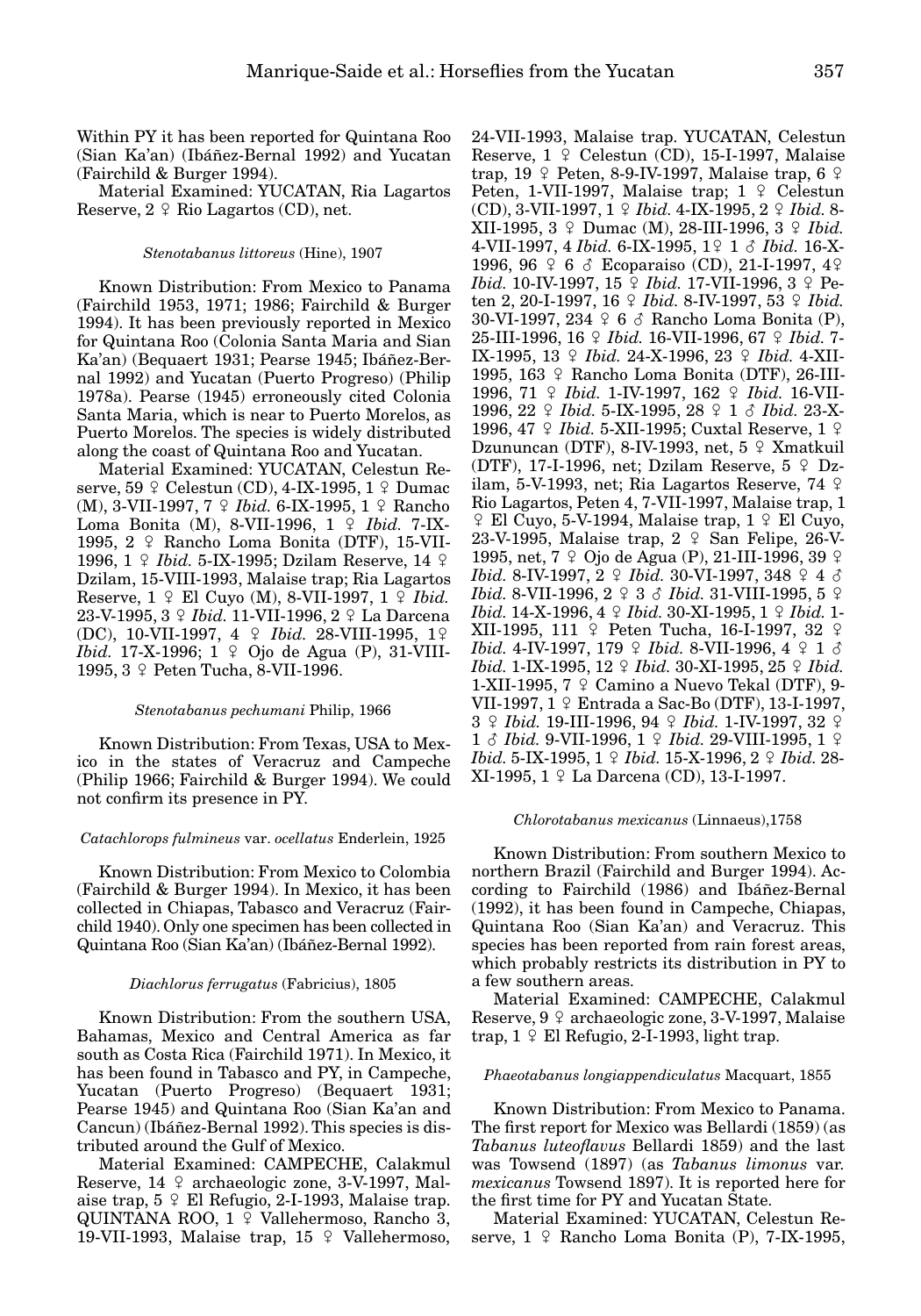Malaise trap, 2 Entrada a Sac-Bo (DTF), 9-VII-1996, Malaise trap, 4 *Ibid.* 15-X-1996.

#### *Catachlorops fulmineus* var*. ocellatus* Enderlein, 1925

Known Distribution: From Mexico to Colombia (Fairchild & Burger 1994). In Mexico, has been collected in Chiapas, Tabasco and Veracruz (Fairchild 1940). Only one specimen has been collected from PY in Quintana Roo (Sian Ka'an) (Ibáñez-Bernal 1992).

#### *Leucotabanus canithorax* Fairchild, 1941

This species has been reported from Colombia, Trinidad, Guyana, Panama and Belize (Fairchild 1985; Fairchild and Burger 1994). In Mexico, it has been reported from Chiapas (Fairchild 1985) and Quintana Roo (Sian Ka'an) (Ibáñez-Bernal 1992; Fairchild & Burger 1994). It is reported here for the first time for Campeche.

Material Examined: CAMPECHE, Calakmul Reserve,  $1 \nsubseteq \text{archaeologic zone}, 3-V-1997, Malaise$ trap.

#### *Leucotabanus exaestuans* (Linnaeus), 1758

According to Fairchild (1986) and Fairchild & Burger (1994), the range of this species appears to cover the entire Neotropics, from Mexico to Argentina, and Trinidad. This species was reported from Yucatan (Chichen Itza) by Bequert (Bequaert 1931, 1933; Pearse 1945) (as *Tabanus leucaspis* Wiedemann, 1928). It is reported here for the first time for Campeche.

Material Examined: CAMPECHE, Calakmul Reserve,  $1 \nsubseteq$  El Refugio, 2-IX-1993, Malaise trap. YUCATAN, Reserva de Celestun, 1 º Celestun (P), 30-VI-1997, Malaise trap.

#### *Leucotabanus itzarum* (Bequaert), 1831

This is apparently an endemic species for Mexico, specifically PY (Fairchild and Burger 1994). The species has been reported in all the states of PY (Bequaert 1931, 1933; Pearse 1945; Fairchild 1971; Fairchild 1985; Ibáñez-Bernal 1992; Fairchild & Burger 1994). It seems to be restricted to deciduous tropical forests.

Material Examined: YUCATAN, Celestun Reserve,  $1 \nsubseteq$  Rancho Loma Bonita (DTF), 15-VII-1996; Cuxtal Reserve, 1 º Tunkas, 19-I-1996, net,  $11 \tImes$  Xmatkuil (DTF), 8-10-VI-1994, Malaise trap, Xmatkuil (DTF),  $1 \nsubseteq 10-17$ -III-1997, Malaise trap,  $7 \nsubseteq *Ibid.* 6-12-V-1997, 11 \nsubseteq *Ibid.* 13-20-$ V-1997, 5  $9$  *Ibid.* 20-28-V-1997, 4  $9$  *Ibid.* 18-22-VI-1996, 7 º *Ibid.* 28-V-2-VI-1997, 43 º *Ibid.* 4-8-VI-1996, 6  $\Omega$  *Ibid.* 10-VI-1997, 15  $\Omega$  *Ibid.* 16-VI-1996, 46  $\frac{1}{7}$  *Ibid.* 18-28-VI-1996, 1  $\frac{1}{7}$  *Ibid.* 18-VI-5-VII-1996, 3  $\Omega$  *Ibid.* 24-VI-1-VII-1997, 1  $\Omega$  *Ibid.* **26-VI-5-VII-1996, 9**  $\Omega$  *Ibid.* 1-24-VII-1997, 1  $\Omega$ 

*Ibid.* 5-16-VII-1996,  $2 \nsubseteq$  *Ibid.* 29-VII-1996,  $1 \nsubseteq$ *Ibid.* 29-IX-4-X-1996, 1  $\circ$  *Ibid.* 28-X-4-XI-1996.

#### *Lepiselaga crassipes* (Fabricius), 1805

Widely distributed south American species that occurs from southern Mexico to northern Argentina and Cuba, Jamaica, Hispaniola, Puerto Rico (Fairchild 1942b; 1986; Cruz and Garcia 1974; Fairchild and Burger 1994). It was collected in Campeche, Quintana Roo and Yucatan, the first specific record for PY, and its three states. All localities are disturbed areas.

Material Examined: CAMPECHE, Calakmul Reserve,  $1 \nsubseteq$  El Refugio, 2-IX-1993, Malaise trap. QUINTANA ROO,  $4 \hat{ }$  Vallehermoso, 24-VII-1993, Malaise trap. YUCATAN,  $1 \text{ } 9$  Rancho Hobonil, 10-V-1995, Malaise trap.

## Tribe Tabanini *Tabanus campechianus* Townsend, 1897

Known Distribution: Mexico to Belize (Fairchild & Burger 1994). In Mexico it has been reported from Campeche (as between Campeche and Esperanza, 48 mi. N Puerto Real and Campeche) (Townsend 1897; Bequaert 1931; Pearse 1945; Fairchild 1978) and Quintana Roo (Cancun and Sian Ka'an) (Fairchild 1978; Ibáñez-Bernal 1992). It is reported here for the first time for Yucatan. It seems to be widely distributed in the coastal areas of PY, although at very low densities.

Material Examined: YUCATAN, Celestun Reserve,  $1 \oplus$  Ecoparaiso (M), 16-X-1996, Malaise trap,  $1 \nsubseteq$  Rancho Loma Bonita (P), 25-III-1996, 1 / Rancho Loma Bonita (DTF), 23-X-1996; Ria Lagartos Reserve,  $15 \text{ }^{\circ}$  Ojo de Agua (P), 31-VIII-1995, Malaise trap,  $1 \nvert 9$  Rio Lagartos, Peten Tucha, 28-XI-1995, Malaise trap, 1 º El Cuyo  $(M)$ ,  $1 \leftarrow$  *Ibid.* 5-V-1994, Malaise trap, 11-VII-**1996, Malaise trap, 6** *\perior Ibid.* **30-VIII-1995**, 2 \perior *idem* 16-X-1996, 1 *Q Ibid.* 28-XI-1995, 5 *Q* San Felipe, 26-V-1995, net;  $1 \nvert \varphi$  Chuburna Puerto (CD), 15-V-1995, net, 1 / *Ibid.* 15-IV-1995.

#### *Tabanus colombensis* Macquart, 1846

Known Distribution: Texas, USA to Brazil and Trinidad (Fairchild & Burger 1994). In Mexico it has been reported for Veracruz (Misantla) (Williston 1901) and for PY only in Quintana Roo (Sian Ka'an) (Ibáñez-Bernal 1992). It is reported here for the first time for Campeche and Yucatan.

Material Examined: CAMPECHE,  $1 \nsubseteq$  La Libertad, 24-VI-1993, net. YUCATAN, Celestun Reserve,  $1 \nsubseteq \text{Celestun (CD)}, 23-I-1997, 6 \nsubseteq \text{Ibid. } 27-I$ III-1996, 6  $\Omega$  *Ibid.* 4-IX-1995, 2  $\Omega$  *Ibid.* 4-XII-1995, 4  $\varphi$  Dumac (M), 28-III-1996, 1  $\varphi$  *Ibid.* 3-VII-1997,  $3 \oplus$  Ecoparaiso (CD), 21-I-1997, 2  $\oplus$ *Ibid.* 17-VII-1996, 6  $\Omega$  *Ibid.* 26-X-1996, 1  $\Omega$  *Ibid.* 7-XII-1995,  $1 \nsubseteq$  Ecoparaiso (M), 9-IV-1997, 6  $\varphi$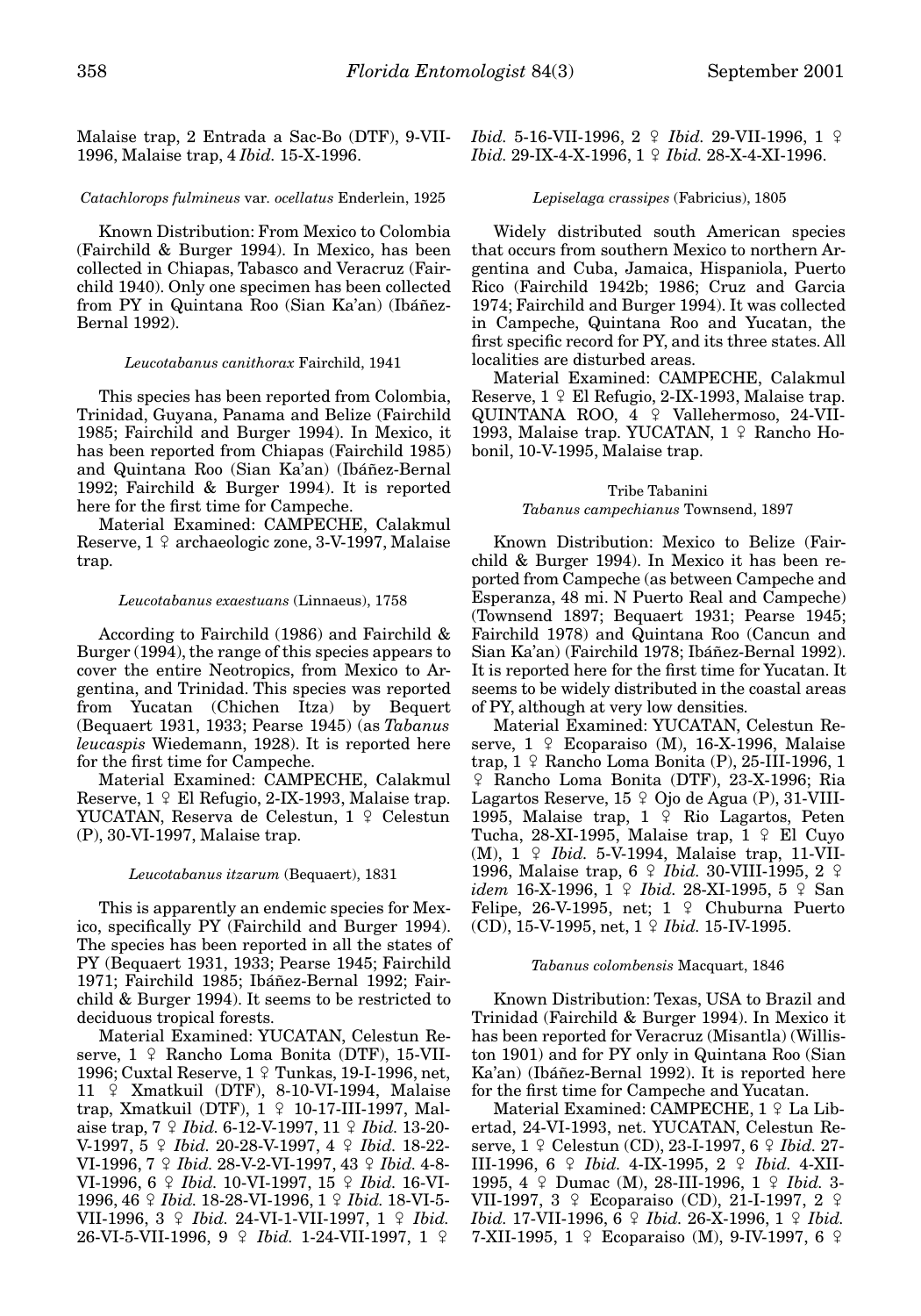*Ibid.* 18-VII-1996, 1 º Celestun (P), 20-I-1997, 2 / *Ibid.* 30-VI-1997, 16 / Rancho Loma Bonita (P), 23-VI-1996, 11 / *Ibid.* 7-IX-1995, 9 / Rancho Loma Bonita (DTF), 26-III-1996, 1 º *Ibid.* 7-IV-1997, 18 / *Ibid.* 16-VII-1996, 4 / *Ibid.* 5-IX-1995, 2 *Ibid.* 23-X-1996, 10 / *Ibid.* 5-XII-1995; Cuxtal Reserve,  $1 \nsubseteq X$ matkuil, 24-28-II-1994, Malaise trap; Dzilam Reserve,  $1 \nsubseteq$  Dzilam, 5-V-1993, net; Ria Lagartos Reserve,  $2 \nvert 2 \nvert 0$ jo de Agua (P), 16-I-1997, 1  $\Omega$  *Ibid.* 21-III-1996, 3  $\Omega$  *Ibid.* 7-VII-1997, 20  $\Omega$  *Ibid.* 31-VIII-1995, 1  $\Omega$  *Ibid.* 4-IX-1995, 2  $\Omega$ *Ibid.* 14-X-1996, 1  $\circ$  *Ibid.* 30-XI-1995, 3  $\circ$  *Ibid.* 1-XII-1995, 3 / Peten Tucha, 4-IV-1997, 3 / *Ibid.* 8- VII-1996, 2 *Q Ibid.* 1-IX-1995, 1 *Q* El Cuyo (M), 14-I-1997, 2  $\Omega$  *Ibid.* 20-III-1996, 2  $\Omega$  *Ibid.* 11-VII-1997, 3  $\frac{1}{7}$  *Ibid.* 16-X-1996, 1  $\frac{1}{7}$  *Ibid.* 28-XI-1995, 1  $\frac{1}{2}$  Entrada a Sac-Bo (DTF), 19-III-1996, 2  $\frac{1}{2}$  *Ibid.* 9-VII-1997, 1 *Q Ibid.* 29-VIII-1995, 2 *Q Ibid.* 15-X-1996, 2 º La Darcena (DC), 18-III-1996, º 1 *Ibid.* 28-VIII-1995, 3  $\circ$  *Ibid.* 17-X-1996.

## *Tabanus commixtus* Walker, 1860

Known Distribution: southern Mexico to Venezuela, Hispaniola, Trinidad and Martinique (Fairchild 1983; Fairchild & Burger 1994). This species has been reported for PY in Yucatan (Chichen Itza) (as *T. maya* Bequaert 1931) (Bequaert 1931, 1933; Pearse 1945) and for Quintana Roo (Sian Ka'an) (Ibáñez-Bernal 1992). It is reported here for the first time for Campeche.

Material Examined: CAMPECHE, Calakmul Reserve,  $1 \nsubseteq \text{archaeologic zone}, 3-V-1997, Malaise$ trap, 1340 *Q Ibid.* 3-V-1997, 6 *Q* Ejido Nuevo Becan, El Chorro, 30-IV-1997, Malaise trap,  $1 \nsubseteq$  El Refugio, 2-I-1993, Malaise trap;  $3 \nsubseteq$  La Libertad, 24-VI-1993. QUINTANA ROO, El Eden Reserve, 1  $\varphi$  El Eden, 18-III-1996, net;  $2 \varphi$  Vallehermoso, 21-24-VII-1993, Malaise trap. YUCATAN, Celestun Reserve,  $16 \text{ } \frac{\circ}{2}$  Celestun (CD), 27-III-1996,  $3 \text{ } \frac{\circ}{2}$  *Ibid.* 4-IX-1995, 59  $\frac{1}{7}$  *Ibid.* 7-XII-1995, 3  $\frac{1}{7}$  Dumac (M), 22-I-1997, 24  $\Omega$  *Ibid.* 28-III-1996, 1  $\Omega$  *Ibid.* 6-IX-1995, 19 *Q Ibid.* 6-XII-1995, 2 *Q* Ecoparaiso (CD), 21-I-1997, 2 º *Ibid.* 26-X-1996, 13 º Rancho Loma Bonita (P), 25-III-1996, 12  $\Omega$  *Ibid.* 7-IX-1995, 4  $\Omega$ *Ibid.* 4-XII-1995, 38 º Rancho Loma Bonita (DTF), 26-III-1996, 12 \times *Ibid.* 16-VII-1996, 8 \times *Ibid.* 5-IX-1995, 1 9 *Ibid.* 23-X-1996, 102 9 *Ibid.* 5-XII-1995; Dzilam Reserve,  $2 \nsubseteq$  Dzilam, 20-I-1993,  $1 \nsubseteq$  *Ibid.* 2-II-1993, 14 *Q Ibid.* 5-V-1993; Cuxtal Reserve, 1 *Q* Xmatkuil (DTF), 4-10-III-1997, Malaise trap, 1 *Ibid.* 10-17-III-1997, 2  $\varphi$  *Ibid.* 24-31-III-1997, 6  $\varphi$ *Ibid.* 6-12-V-1997, 3 / *Ibid.* 13-20-V-1996, 4 / *Ibid.* 20-28-V-1997, 1 / *Ibid.* 28-V-2-VI-1997, 12 / *Ibid.* 4-8-VI-1996, 4  $\Omega$  *Ibid.* 8-10-VI-1994, 9  $\Omega$  *Ibid.* 18-22-VI-1996, 1 9 *Ibid.* 18-28-VI-1996; 6 9 Mococha, 4-11-XI-1993, Malaise trap; 2 9 Muna, 27-IV-1995, net; Ria Lagartos Reserve,  $3 \nsubseteq$  El Cuyo (M), 5-V-1994, Malaise trap, 3  $\Omega$  *Ibid.* 5-VI-1994, 1  $\Omega$  *Ibid.* 11-VII-1996, 10  $\Omega$  1  $\delta$  *Ibid.* 29-XI-1995, 8  $\Omega$  Entrada a Sac-Bo (DTF), 19-III-1996, 1 º *Ibid.* 15-X-

1996, 6  $\frac{1}{7}$  *Ibid.* 28-XI-1995, 1  $\frac{1}{7}$  La Darcena (CD), 23-I-1997, 4  $\Omega$  *Ibid.* 18-III-1996, 1  $\Omega$  *Ibid.* 27-XI-1995, 1 º Ojo de Agua (P), 31-VIII-1995, 2 º *Ibid.* 30-XI-1995, 3  $\frac{1}{7}$  *Ibid.* 1-XII-1995, 4  $\frac{1}{7}$  Peten Tucha (P), 21-III-1996, 4 ♀ *Ibid.* 11-VII-1996, 25 ♀ 2 ♂ Rio Lagartos, 6-III-1994, net;  $39 \div$  Tzucacab, 10-V-1995, Malaise trap.

## *Tabanus haemagogus* Williston, 1901

The type locality of this species is Temax, Yucatan. Known distribution Mexico (Tabasco) to Guatemala (Fairchild 1971; Fairchild & Burger 1994). Within PY, it has been reported for Yucatan (Chichen Itza, Izamal, Merida, Temax and Tohil) (as *T. filiolus* Williston 1901) (Williston 1901; Bequaert 1931, 1933; Pearse 1938, 1945). It is reported here for the first time for Quintana Roo. It probably also occurs in Campeche.

Material Examined: QUINTANA ROO, El Eden Reserve,  $2 \quad 2 \quad$  El Eden, 18-III-1996. YUCATAN, Celestun Reserve, 7 º Rancho Loma Bonita (P), 16-VII-1996, 2 º *Ibid.* 7-IX-1995, 4 Rancho Loma Bonita (DTF), 16-VII-1996; Cuxtal Reserve,  $2 \nsubseteq X$ matkuil (DTF), 10-17-III-1997, Malaise trap,  $5 \frac{9}{16d}$ . 4-8-V-1996,  $1 \frac{9}{16d}$ . 16-V-1997, 2 28-V-2-VI-1997, 1 9 Ibid. 1-24-VI-1997, 2  $\frac{9}{7}$  *Ibid.* 4-8-VI-1996, 2  $\frac{9}{7}$  *Ibid.* 5-15-VI-1996, 2  $\frac{9}{7}$ *Ibid.* 5-16-VI-1996, 4  $\Omega$  *Ibid.* 10-VI-1997, 7  $\Omega$  *Ibid.* 17-VI-1997, 20  $\Omega$  1  $\delta$  *Ibid.* 18-22-VI-1996, 2  $\Omega$ *Ibid.* 18-24-VI-1997, 38 ♀ 4 ♂ *Ibid.* 18-22-VI-1996, 11  $\frac{9}{7}$  2  $\delta$  *Ibid.* 18-28-VI-1996, 1  $\frac{9}{7}$  *Ibid.* 28-VI-5-VII-1996, 4  $\Omega$  *Ibid.* 18-VI-5-VII-1996, 1  $\Omega$  1  $\delta$  *Ibid.* 1-15-VII-1997, 1 / *Ibid.* 5-15-VII-1996, 1 / *Ibid.* 14-VII-1993, 2  $\Omega$  *Ibid.* 1-24-VII-1997, 1  $\Omega$  1  $\delta$  *Ibid.* 24-VII-4-VIII-1996, net, 44 º Ibid. 24-VII-4-VIII-1996,  $3 \div 4 \div 7$  *Ibid.* 29-VII-4-VIII-1996, net,  $3 \div 7$ *Ibid.* 29-VII-1996, 30 ♀ 2 ♂ 1-VIII-29-IX-1996, 1 ♀ *Ibid.* 2-IX-1992, net, 7  $\Omega$  *Ibid.* 17-25-IX-1996, 4  $\Omega$ *Ibid.* 29-VIII-4-IX-1996, 3  $\circ$  *Ibid.* 17-25-IX-1996, 2 / *Ibid.* 7-14-X-1996, 5 / *Ibid.* 9-16-X-1996, 1 / *Ibid.* 10-X-1992, 2  $\circ$  *Ibid.* 11-18-X-1996, 1  $\circ$  14-21-X-1996, 1  $\Omega$  *Ibid.* 21-28-X-1996, 1  $\Omega$  26-30-X-1996, 6  $9$  3  $8$  *Ibid.* 28-X-4-XI-1996, 1  $9$  *Ibid.* 24-28-XI-1994, 1 / *Ibid.* 26-30-XI-1996; Ria Lagartos Reserve,  $1 \nsubseteq$  Ojo de Agua (P), 1-XII-1995,  $3 \nsubseteq$  Peten Tucha, 11-VII-1996, 3  $\text{\textdegree}$  Entrada a Sac-Bo (DTF), 9-VII-1996; 15 º Tzucacab, 23-IX-1994, net.

## *Tabanus occidentalis* var. *dorsovittatus* Macquart, 1855

Known Distribution: Mexico to Argentina and Trinidad (Fairchild 1971; Fairchild & Burger 1994). Within PY it has been reported only for Quintana Roo (Sian Ka'an) (Ibáñez-Bernal 1992). It is here reported for the first time for Campeche and Yucatan.

Material Examined: CAMPECHE, Calakmul Reserve,  $2 \nsubseteq \text{archaeologic zone}, 3-V-1997, Malaise$ trap, 4  $\varphi$  El Refugio, 2-I-1993, Malaise trap. YUCATAN,  $2 \nsubseteq$  Celestun (CD), 23-I-1997, 5  $\varsubseteq$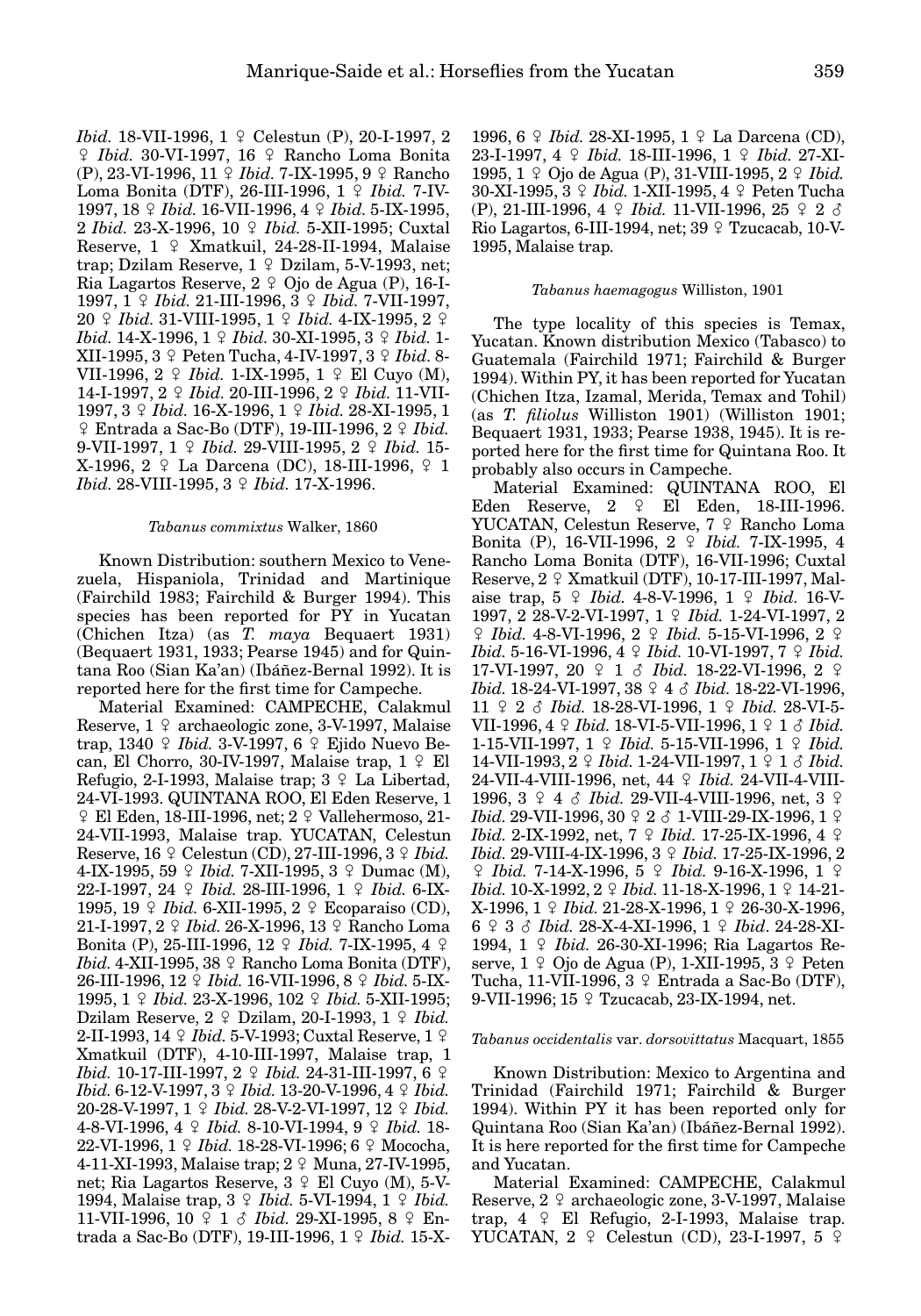*Ibid.* 27-III-1996, 1  $\circ$  *Ibid.* 4-IX-1995, 6  $\circ$  *Ibid.* 7-XII-1995, 1  $\Omega$  Dumac (M), 22-I-1997, 1  $\Omega$  *Ibid.* 28-III-1996, 1 *Q Ibid.* 3-VII-1997, 1 *Q Ibid.* 6-IX-1996,  $1 \nsubseteq Ibid. 6-XII-1995, 35 \nsubseteq Ecoparaiso (CD),$ 21-I-1997, 2  $9$  *Ibid.* 17-VII-1996, 3  $9$  *Ibid.* 26-X-1996,  $2 \nsubseteq$  Ecoparaiso (M), 18-VII-1996,  $2 \nsubseteq$  Peten 2, 20-I-1997, 2 <sup>2</sup> *Ibid.* 8-IV-1997, 123 <sup>2</sup> Rancho Loma Bonita (P), 25-III-1996, 1 º *Ibid.* 8-IV-1997, 51 *Q Ibid.* 7-IX-1995, 3 *Q Ibid.* 4-XII-1995, 60 *Q* Rancho Loma Bonita (DTF), 20-III-1996,  $5 \nsubseteq *Ibid.*$ 7-IV-1997, 168  $\frac{6}{7}$  *Ibid.* 16-VII-1996, 33  $\frac{6}{7}$  *Ibid.* 5-IX-1995, 22 9 *Ibid.* 23-X-1996, 38 9 *Ibid.* 5-XII-1995; Cuxtal Reserve,  $1 \nsubseteq X$ matkuil, 24-VII-4-VIII-1996, net; Dzilam Reserve,  $1 \nsubseteq$  Dzilam, 2-I-1993, 1 / *Ibid.* 20-1-1993; Ria Lagartos Reserve, 4 / Ojo de Agua (P), 16-I-1997, 1 / *Ibid.* 21-III-1996, 10  $\Omega$  *Ibid.* 8-IV-1997, 41  $\Omega$  *Ibid.* 7-VII-1997, 5 *° Ibid.* 31-VIII-1995, 23 *° Ibid.* 14-X-1996, 13 *° Ibid.* 30-XI-1995, 26  $\circ$  *Ibid.* 1-XII-1995, 1  $\circ$  Peten Tucha, 21-III-1996, 4 9 *Ibid.* 4-IV-1997, 45 9 *Ibid.* 8-VII-1996, 4 / *Ibid.* 1-IX-1995, 1 *Ibid.* 1 -XII-1995, 17 El Cuyo (M), 11-VII-1996, 12 *Ibid.* 16-X-1996, 22 *Q Ibid.* 29-XI-1995, 3 *Q* Entrada a Sac-Bo (DTF), 19-III-1996,  $1 \nsubseteq$  La Darcena (CD), 18-III-1996, 2  $\sqrt{$  *Ibid.* 12-VII-1996, 15  $\sqrt{}$  *Ibid.* 17-X-1996.

#### *Tabanus oculus* Walker, 1848

Known Distribution: Northern Mexico (Tampico, Tamaulipas) to Panama (Fairchild 1971; Fairchild & Burger 1994). Within PY, it has been reported from Yucatan (Chichen Itza) (Bequaert 1931, 1933; Pearse 1945) and Quintana Roo (Colonia Santa Maria, Sian Ka'an and southeast of Peto) (Bequaert 1931; Pearse 1945; Ibáñez-Bernal 1992). Pearse (1945) erroneously cited Colonia Santa Maria, which is near to Puerto Morelos, as Puerto Morelos. It is reported here for the first time for Campeche.

Material Examined: CAMPECHE,  $17$   $\degree$  La Libertad, 24-VI-1993, net; Calakmul Reserve, 5  $\circ$ El Refugio, 2-IX-1993, Malaise trap,  $16 \nsubseteq *Ibid.*$ 11-IX-1993, 24 º archaeologic area, 3-V-1997, Malaise trap. QUINTANA ROO, 13 º Vallehermoso, 21-VII-1993. YUCATAN, Celestun Reserve, 2  $\varphi$  Rancho Loma Bonita (P), 26-III-1996, 2  $\varphi$ *Ibid.* 7-IX-1995, 1º *Ibid.* 4-XII-1995, 2 º Rancho Loma Bonita (DTF), 23-III-1996, 1 º Ibid. 16-VII-1996, 2  $\varphi$  *Ibid.* 5-IX-1995, 5  $\varphi$  *Ibid.* 23-X-1996, 4  $\frac{1}{2}$  *Ibid.* 5-XII-1995; Cuxtal Reserve, 1  $\frac{1}{2}$  Xmatkuil (DTF), 8-10-VI-1994, Malaise trap, 1 / *Ibid.* 8-28- VI-1996; Ria Lagartos Reserve, 1º Ojo de Agua (P), 7-VII-1997, 2 / *Ibid.* 16-X-1996, 6 / *Ibid.* 1- XII-1995,  $1 \nsubseteq$  Peten Tucha (P), 7-VII-1997.

## *Tabanus pungens* Wiedemann, 1828

Known Distribution: Texas to northern Argentina, Trinidad, but not West Indies nor Chile (Coscarón 1979; Fairchild 1986; Fairchild & Burger 1994). This species was erroneously described from Mexico by Bellardi (as *T. sallei* Bellardi 1859 and *T. propinquus* Bellardi 1859). No specific data about its locality were given. It is reported here for the first time for PY (Yucatan).

Material Examined: YUCATAN, Celestun Reserve,  $2 \div$  Rancho Loma Bonita (DTF), 1-VII-1997; Ria Lagartos Reserve,  $3 \nvert 9$  Ojo de Agua (P), 31-VIII-1995, 1 º Peten Tucha, 21-III-1996, 1 º *Ibid.* 8-VII-**1996, 1** *Q Ibid.* **1-IX-1995, 1** *Q Ibid.* **31-XI-1995, 1** *Q* Rio Lagartos (DTF), 13-I-1997, Malaise trap.

#### *Tabanus vittiger* ssp. *guatemalanus* Hine, 1906

Known Distribution: USA (Florida) to Brazil, Bahamas, Cuba, Cayman Islands, Jamaica, Puerto Rico and Galapagos Islands (Cruz & Garcia 1974; Fairchild 1978; Fairchild & Burger 1994). In Mexico, its known distribution is apparently restricted to the southeast. Within PY, it had been reported for Campeche (Philip 1954b) and Quintana Roo (Sian Ka'an) (Ibáñez-Bernal 1992). In 1983, Fairchild wrote that this species occurs at least to Yucatan and Campeche, without specific records. It is reported here, probably for the first time for Yucatan.

Material Examined: YUCATAN, Celestun Reserve, 49  $\varphi$  Celestun (CD), 22-I-1997, 27  $\varphi$  *Ibid.* 27-III-1996, 75  $\Omega$  1  $\delta$  *Ibid.* 4-IX-1995, 57  $\Omega$  *Ibid.* 7-XII-1995, 29  $\Omega$  Dumac (M), 23-I-1997, 7  $\Omega$  *Ibid.* 28-III-1996, 1 *Q Ibid.* 19-VII-1996, 11 *Q Ibid.* 6-IX-1995, 14 *Q Ibid.* 6-XII-1995, 2 *Q* Celestun (P), 30-VI-1997;  $1 \nsubseteq$  Ecoparaiso (CD), 21-I-1997,  $8 \nsubseteq$  *Ibid.* 17-VII-1996, 22 *\pdid.* 26-X-1996, 5 \pdd Ecoparaiso (M), 9-IV-1997, 30 ♀ *Ibid.* 18-VII-1996, 10 ♀ *Ibid.* 25-X-1996, 8 º Rancho Loma Bonita (P), 26-III-1996, 23  $\circ$  *Ibid.* 7-IX-1995, 1  $\circ$  *Ibid.* 24-X-1996, 2  $\hbox{$\]{\scriptstyle\rm I}}$  *Ibid.* 4-XII-1995, 2 $\hbox{$\]{\scriptstyle\rm I}}$  Rancho Loma Bonita (DTF), 21-I-1997, 4/ *Ibid.* 26-III-1996, 4 / *Ibid.* 7- IV-1997, 37  $\Omega$  *Ibid.* 17-VII-1996, 19  $\Omega$  1  $\delta$  *Ibid.* 4-5-IX-1995, 1  $\Omega$  *Ibid.* 23-X-1996, 4 $\Omega$  *Ibid.* 5-XII-1995;  $3 \div$  Chuburna Puerto, 15-IV-1995, Malaise trap; Dzilam Reserve,  $2 \nsubseteq$  Dzilam, 2-II-1993, net; Ria Lagartos Reserve,  $1 \nsubseteq$  Ojo de Agua (P), 16-I-1997, 4  $\frac{1}{7}$  *Ibid.* 7-VII-1997, 71  $\frac{1}{7}$  *Ibid.* 31-VIII-1995, 11  $\Omega$  *Ibid.* 4-IX-1995, 3  $\Omega$  *Ibid.* 14-X-1996, 4 / *Ibid.* 30-XI-1995, 7 / *Ibid.* 4-IV-1997, 3 / El Cuyo (M), 14-I-1997, 9 º *Ibid.* 11-VII-1996, 2 º *Ibid.* 30-VIII-1995, 18  $\circ$  *Ibid.* 16-X-1996, 1  $\circ$  *Ibid.* 28-XI-1995, 16 *\times Ibid.* 29-XI-1995, 1 \times Entrada a Sac-Bo (DTF), 13-I-1997, 3  $\Omega$  *Ibid.* 19-III-1996, 2  $\Omega$ *Ibid.* 9-VII-1997, 1  $\circ$  *Ibid.* 29-VIII-1995, 1  $\circ$  *Ibid.* 15-X-1996, 11  $\varphi$  La Darcena (CD), 11-IV-1997, 1  $\varphi$ *Ibid.* 10-VII-1996, 1  $\circ$  *Ibid.* 28-VIII-1995, 5  $\circ$  *Ibid.* 17-X-1996, 1  $\Omega$  *Ibid.* 27-XI-1995, 1  $\Omega$  Peten Tucha, 21 *\times Ibid.* 8-VII-1996, 6 \times *Ibid.* 1-IX-1995, 6 \times Rio Lagartos, 6-III-1994, Malaise trap and net.

#### *Tabanus yucatanus* Townsend, 1897

The type locality is in the Cenote of Xcolak, 10 mi. SE of Izamal, Yucatan (Towsend 1897).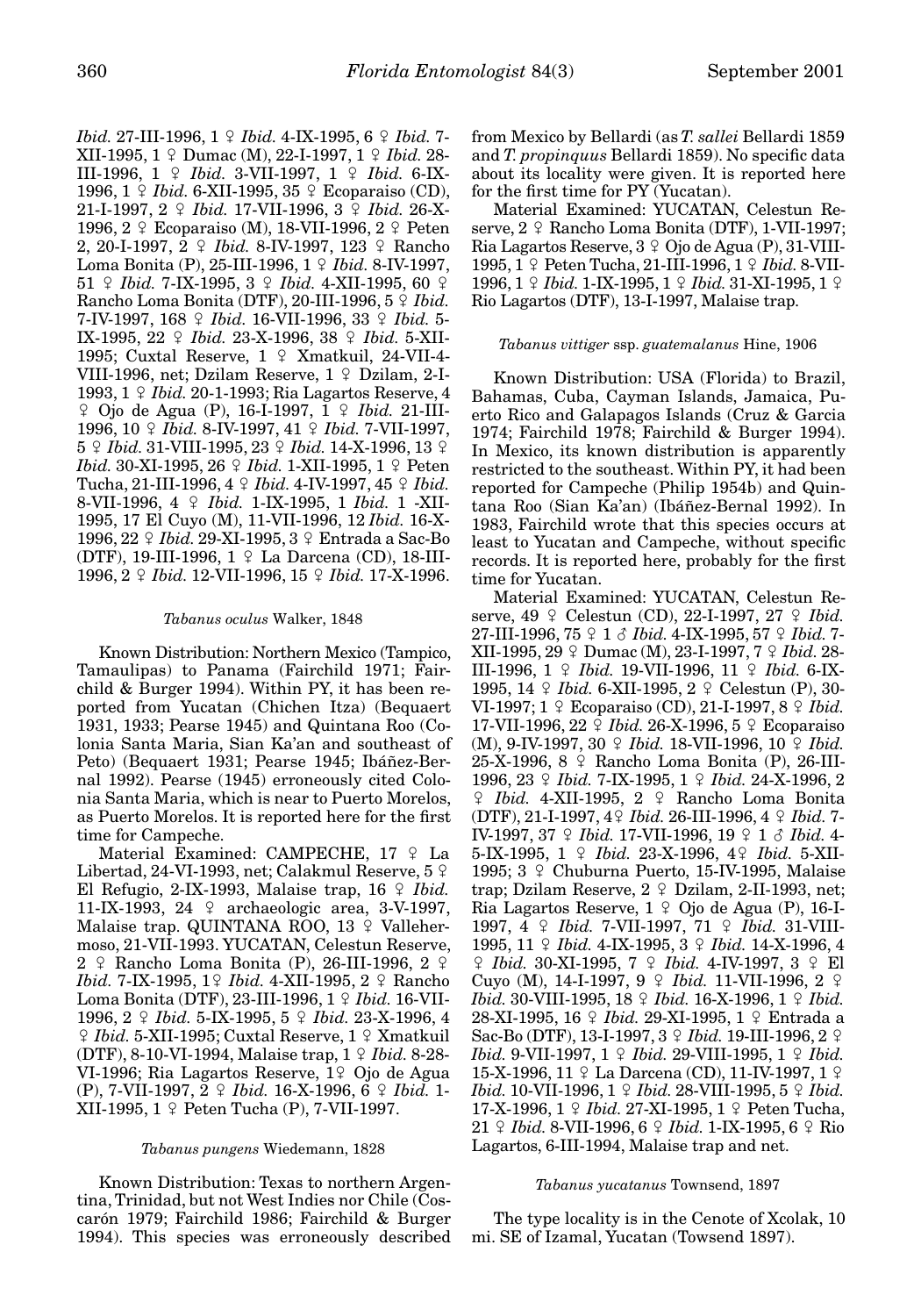Known Distribution: Southeast Mexico to Guatemala, Honduras, El Salvador, Costa Rica and Nicaragua. In Mexico the distribution is confined to Chiapas and PY (Fairchild 1971; Fairchild & Burger 1994). Within PY it has been collected in Campeche (Fairchild & Burger 1994), Quintana Roo (Colonia Santa Maria) and Yucatan (Chichen Itza and Merida) (Bequaert 1931; Pearse 1945).

Material Examined: YUCATAN, Celestun Reserve,  $1 \nsubseteq$  Rancho Loma Bonita (DTF), 5-IX-1995.

#### **DISCUSSION**

The tabanid fauna of the biotic province of Yucatan includes a little more than 14% of the species known for Mexico. Because collecting has been scattered, knowledge of the tabanid fauna of PY and Mexico is incomplete. However, we consider that species diversity recorded to date is similar to the actual species diversity from this province. The records of most species show wide distribution within the biotic province of Yucatan, probably related to homogeneous physiography (climate, surface, geology and hydrology) which characterizes the province (Barrera 1962; Alvarez & de Lachica 1991).

Thus, according to information provided by Fairchild (1969) and current known distribution of species, we can consider that most of the tabanid fauna of the biotic province of Yucatan is mainly composed of Neotropical elements. Some species found are widely distributed in the Antilles (i.e*., D. ferrugatus*, *L. crassipes and S. jamaicensis*), thus suggesting an important input of the Antillean component to the tabanid fauna of the biotic province of Yucatan.

The best represented genera, *Chrysops* and *Tabanus*, have a worldwide distribution, and do not seem to show affinity to any specific biogeographic pattern. However, 11 of the 15 species of *Chrysops* and *Tabanus* reported show an exclusively Neotropical distribution (amphitropical). In contrast, *C. flavidus*, *T. colombensis*, *T. pungens* and *T. vittiger* have Neotropical distributions but extend to the southern Nearctic Region.

A comparison of the fauna of both biotic provinces in PY is difficult. The biotic province of Peten is a larger area and ecologically more diverse than the biotic province of Yucatan. It includes southern PY, the Mexican states of Tabasco and Chiapas (north), Belize and the Peten of Guatemala (Alvarez and de Lachica 1991). In contrast to the biotic province of Yucatan, it includes rivers and higher lands (600-1500 meters).

The biotic province of Peten has a higher species diversity. According to the catalogue of Fairchild & Burger (1994), 85 species have been reported from this province. At least 23 of the collected species within the biotic province of Yucatan also have been recorded in the biotic

province of Peten. In addition, we expect that *C. auroguttatus*, *C. flavidus*, *L. itzarum*, *T. colombensis* and *T. commixtus* could also be distributed within this province. Because of the few records of *S. pechumani*, we cannot speculate about its probable distribution. We consider that the number of species reported for Peten is conservative, since the Mexican states of Tabasco, southern Campeche and northern Chiapas have been poorly sampled. At present, because of the general distribution of the predominantly Neotropical elements of the tabanid fauna of both biotic provinces, it is not possible to use the tabanid fauna to sustain or reinforce the criteria defining the biotic provinces of Yucatan and Peten. However, a complete characterization of tabanid fauna of the Peten Province, including information on the unique northern distribution limits of the species could help to confirm or redefine the limits of these biotic provinces.

Thus, to obtain a complete characterization of PY (including the biotic provinces of Yucatan and Peten), it is necessary to intensify sampling in non-collected areas (i.e*.,* those with different habitats such as cenotes, rivers, medium and high tropical forests), and southern PY included in the northern part of the biotic province of Peten (Alvarez & de Lachica 1991).

The tabanid fauna of some protected and nonprotected areas of wetlands, cenotes, medium and high tropical forests remains unknown. For Campeche and Quintana Roo, most of the records are from Calakmul and Sian Ka'an, both undersampled. It would be desirable to have more systematic sampling within the southern parts of both reserves, especially for Calakmul, which is adjacent to a very important biogeographic Mesoamerican corridor that penetrates southern Mexico. Also special efforts should be made in coastal areas such as the Area de Protección de Flora y Fauna de Laguna de Términos (Campeche), Yum Balam-El Eden and islands such as Cozumel and Isla Contoy (Quintana Roo).

#### ACKNOWLEDGMENTS

We greatly indebted to the late Dr. G. B. Fairchild, to Dr. J. F. Burger, Dr. L. Foil and Dr. J. T. Goodwin for some useful reprints of references. We are thankful to Ramiro Rubio (Head of Ria Lagartos), José Arellano (Manager of Ecoparaiso) and David Alonzo (DUMAC southeast Regional coordinator). This study was partially supported by CONABIO (GRANT G011) Dípteros hematófagos y taxa relacionados de dos áreas protegidas del Estado de Yucatán, México. Our compliments to Juan Carlos Chab for redrawing figure 1 and Alejandra González for her curatorial help.

#### REFERENCES CITED

ALVAREZ, T., AND F. DE LACHICA. 1991. Zoogeografía de los vertebrados de México. SITESA. México. 65 p.